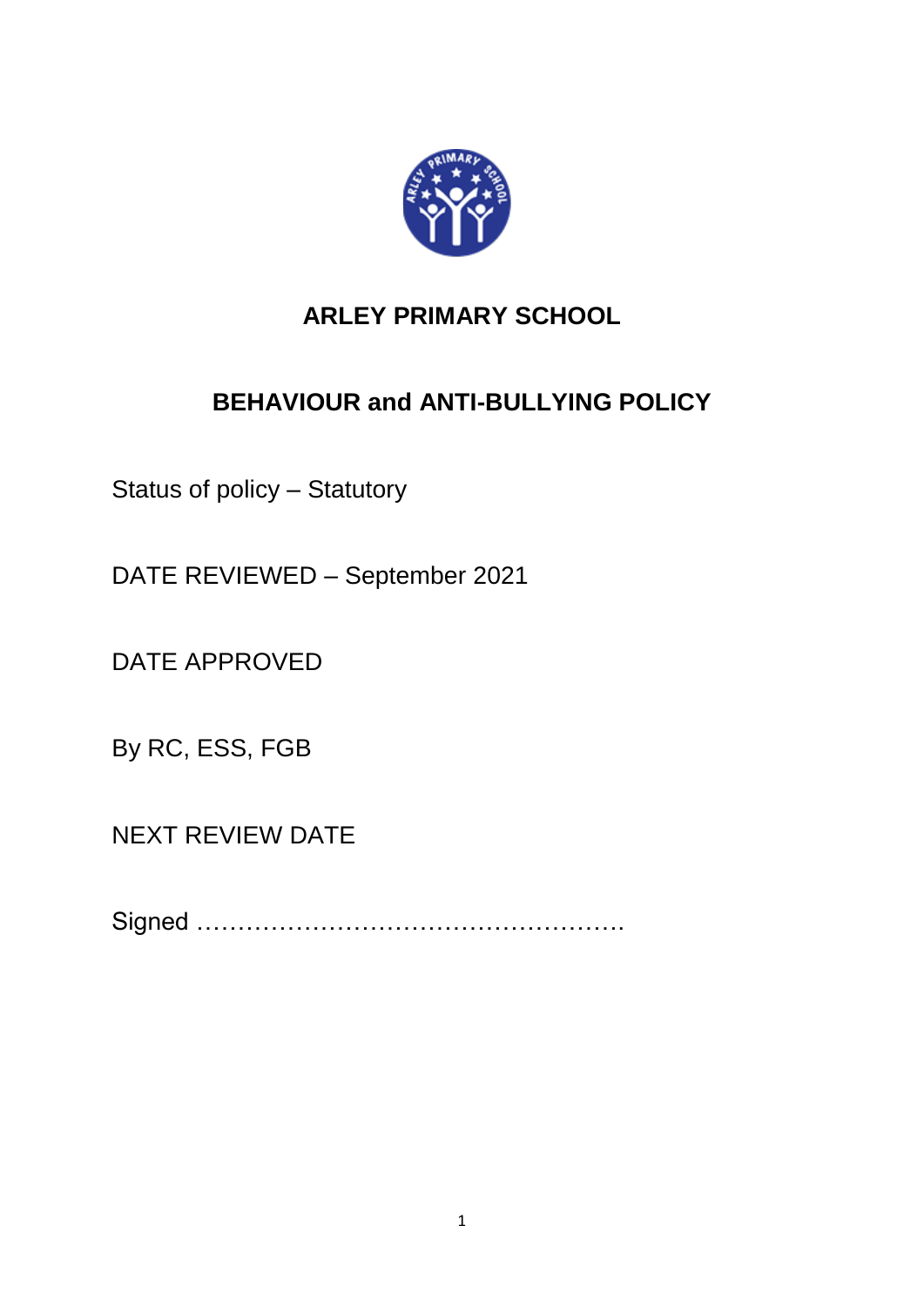# **Behaviour and Anti-bullying policy Arley Primary School September 2021**

# **Contents**

- 1. Aims and expectations
- 2. Rewards and consequences
- 3. The role of teaching and support staff
- 4. The role of the pupils
- 5. The role of the Head teacher
- 6. The role of parents
- 7. The role of governors
- 8. Fixed-term and permanent exclusions
- 9. Allegations against a member of staff
- 10. Inclusion and Equal opportunities
- 11. Monitoring
- 12. Review
- 13. Related policies
- 14. Resources for children and parents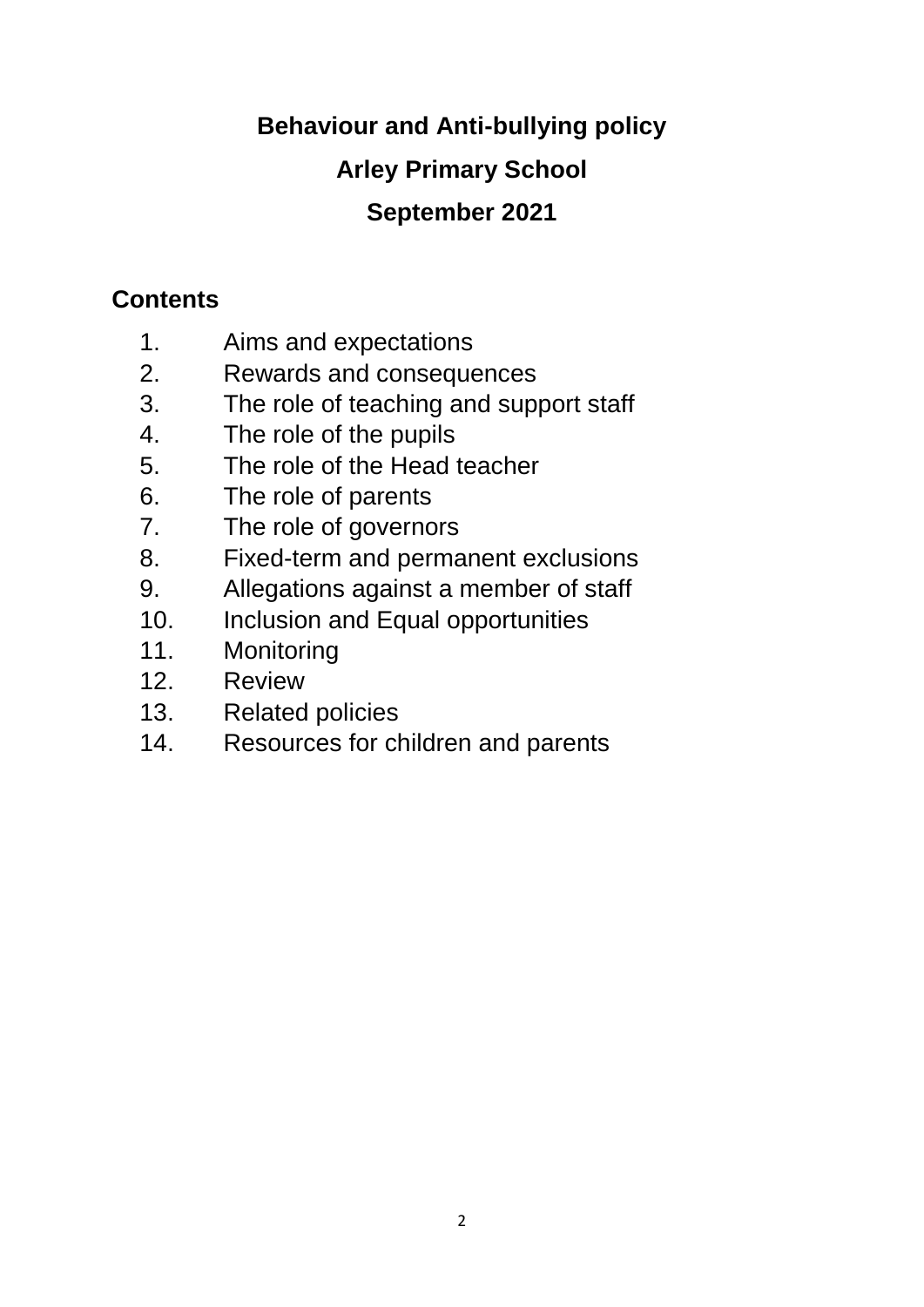### **1.** Aims and expectations

Our aims are built on mutual trust and respect for all. This policy is designed to support the way in which all members of the school can live and work together in order to develop those values. It is essential that every member of the school community feels valued and respected, is treated fairly, and above all is happy and safe. This policy is a means of promoting good relationships, so that we can all work together with the common purpose that everyone is able to learn and reach their full potential. It supports the school community in enabling everyone to learn together in an effective and considerate way.

The policy applies to behaviour shown both in and out of school, and school will enforce its power in dealing with anti-social or bullying behaviour out of school hours if Arley Primary School pupils are involved. We aim to ensure that the behaviour management steps and procedures will be followed in all cases.

At Arley we have a positive approach to behaviour, rewarding good behaviour and recognising that a positive environment and ethos of kindness and co-operation is the desired outcome. This approach is designed to promote good behaviour, rather than merely deter anti-social or unkind acts. We involve the children in understanding the consequences of the behaviours they choose and support them in making different choices.

We treat all children fairly and apply this behaviour policy in a consistent way. In addition staff work effectively in order to get to know all of the children as individuals. 'Fairly' in this sense does not necessarily mean exactly the same; it is used to mean 'with due regard' for every individual. It is important that children are not only heard but also listened to with an emphasis on the voice of the child.

This policy aims to help children to grow and flourish in a safe and secure environment, and to become positive, responsible and increasingly independent members of the school community.

We acknowledge that following the pandemic, some pupils in school may have been exposed to adversity and trauma. This may lead to an increase in social, emotional and mental health concerns. As a result, we will continue to implement additional and well-constructed PHSE/well-being provision.

Tailored approaches to pastoral need will be considered. In addition, the school uses a variety of consistent approaches, Anti-bullying lessons and assemblies, Jigsaw sessions that encourage children to explore and understand their feelings and those of others, alongside a developing understanding of personal health and keeping themselves safe (through the Protective behaviours strategies), well-being assemblies and a commitment to a dynamic approach to provision driven by needs identified in questionnaires and discussions/conversations as they arise.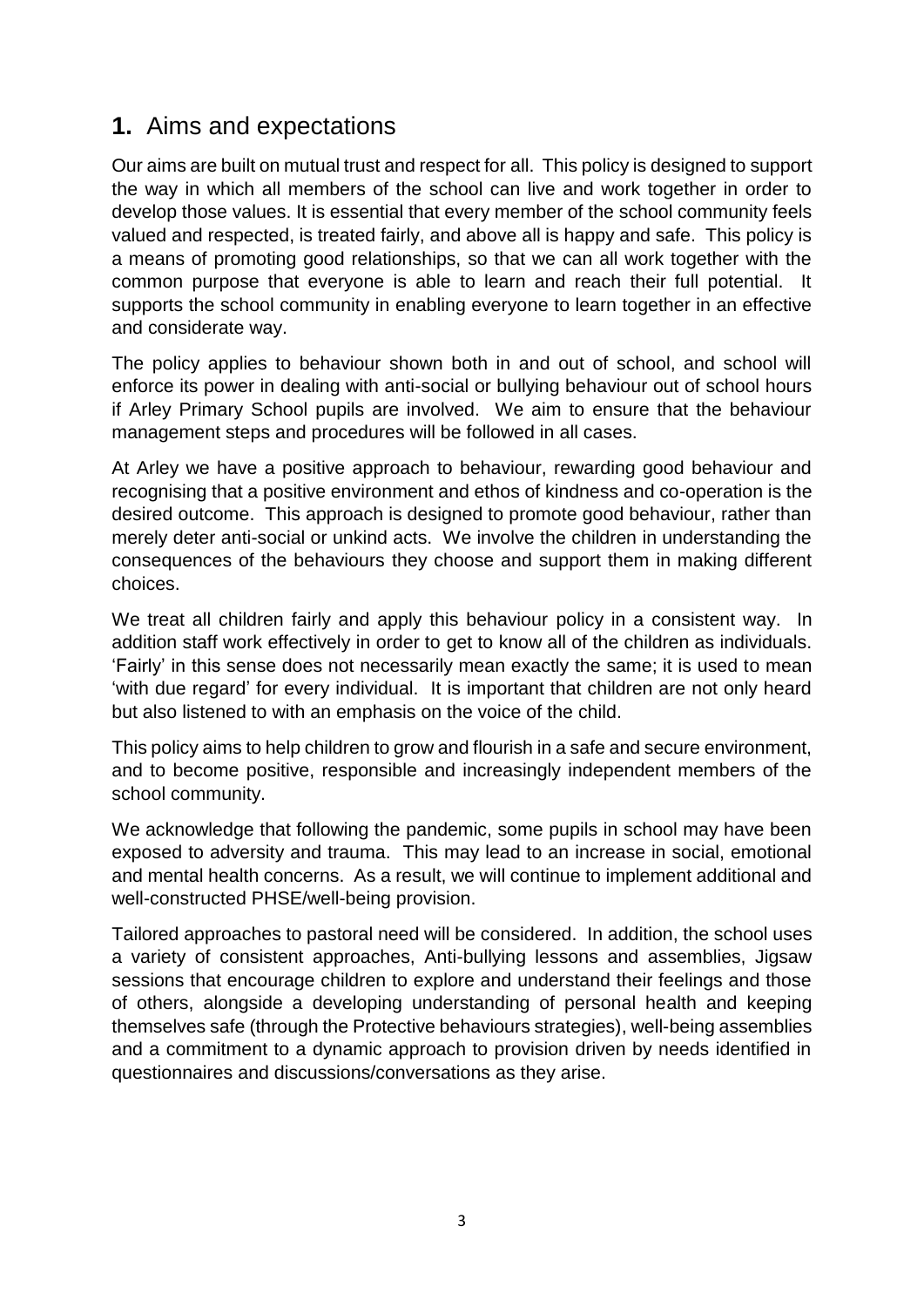These resources also support children in finding solutions to any issues, both in the classroom and on the playground, during school and extended hours, and resolving them peacefully and sensibly. Children are supported through a programme of transition activities, including during potential periods of disruption as we move through the Covid restrictions. Children are supported in the key transition points from EYFS to year 1, Year 2 to year 3 and year 6 to secondary schools to arrange pupil/staff visits, meetings and the successful handover of essential safeguarding paperwork.

This policy has been written with consideration given to the contents of: KCSIE (2021), Behaviour and Discipline in Schools (DfE January 2016). The policy gives due regard to the Equality Act 2010 in respect of safeguarding and in respect of pupils with Special Educational Needs.

As a school we aim to provide a safe and secure environment where everyone can learn without feeling anxiety. Measures are put in place to reduce the likelihood of bullying and to deal with it swiftly and robustly should it occur. We therefore do all that we can in order to prevent bullying by developing an ethos in which it is regarded as unacceptable in any form (including cyber-bullying). There are a number of statutory obligations on school with regard to behaviour which establish clear responsibilities to respond to bullying.

In particular section 89 of the Education and Inspectors Act 2006 states that:

- Every school must have measures to encourage good behaviour and prevent all forms of bullying amongst pupils.
- Gives Head teachers the ability to ensure that pupils behave when they are not on school premises or under the lawful control of school staff.

For the full legal requirements please see the DfE 'Preventing and Tackling Bullying' (July 2017) document. We aim to ensure that pupils are aware that their bullying concerns will be dealt with sensitively and effectively.

We:

- Encourage the caring and nurturing side of children.
- Ensure we have a caring, co-operative ethos throughout school.
- Discuss friendships and bullying in their 'Circle time' activities and PHSE (Personal, Social and Health Education) opportunities across the curriculum and within class, key stage and whole school assemblies.
- Promote diversity and equality through the British Values.
- Raise issues through class/school council.
- Discuss non-violent and assertive strategies.
- Promote creative/enjoyable playground activities and ensure adequate supervision.
- Positively encourage caring and discourage bullying.
- Share policy and practice with parents and all within the school.
- Work effectively with outside agencies.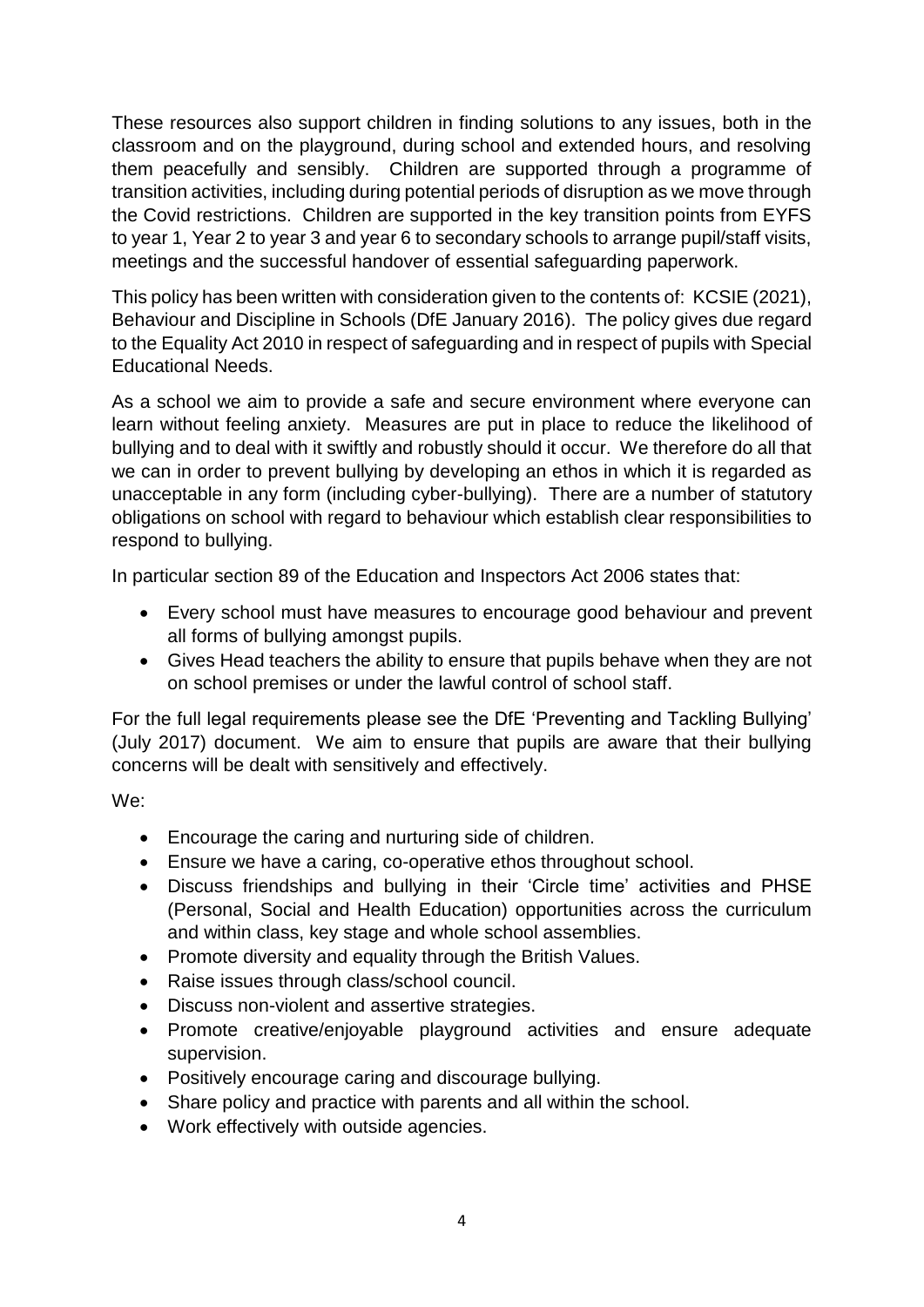### **2.** Rewards and Consequences

#### Praise for positive behaviours and celebrations of achievement.

We praise and reward children for good behaviour in a variety of ways. We encourage teachers to congratulate children and praise them for hard work both verbally and throughout our various whole school, class and key stage systems which celebrate successes.

#### Awards presented in whole school assemblies

Each week two children in each class are identified to be praised in front of their peers across school. Parents are notified of this excellent achievement and a certificate is awarded. At the end of each half term a values ribbon is awarded to those children identified as showing a commitment to the 'Arley 8': resilience, positivity, empathy, tolerance, respect, kindness, independence and honesty.

All of the awards are given to the children for recognition of their achievements and values as we strive towards our school vision of 'new beginnings, endless possibilities' where each day, hour, lesson or moment is a new beginning.

#### Superb moment celebration

When children have a superb moment and complete something spectacular for them, they are encouraged to come and show a member of the senior leadership team and ultimately the Head teacher, who share the superb moment, praises their work and awards a special sticker.

#### House points

This system runs across the school and encourages personal endeavour and the contribution to team work and collaborative working. House points are actively used and encouraged. They are recorded in classes and collected each week by house captains.

Each child is allocated 'house membership' to either: Alberic, Athelflaed, De-Clinton and Bassingburn.

House points can be awarded in lessons and around school and for competitions organised by staff. Each half term the house points are collated and a reward is given eg: wearing their house colours for the day. Suggestions will also be gained from school council meetings.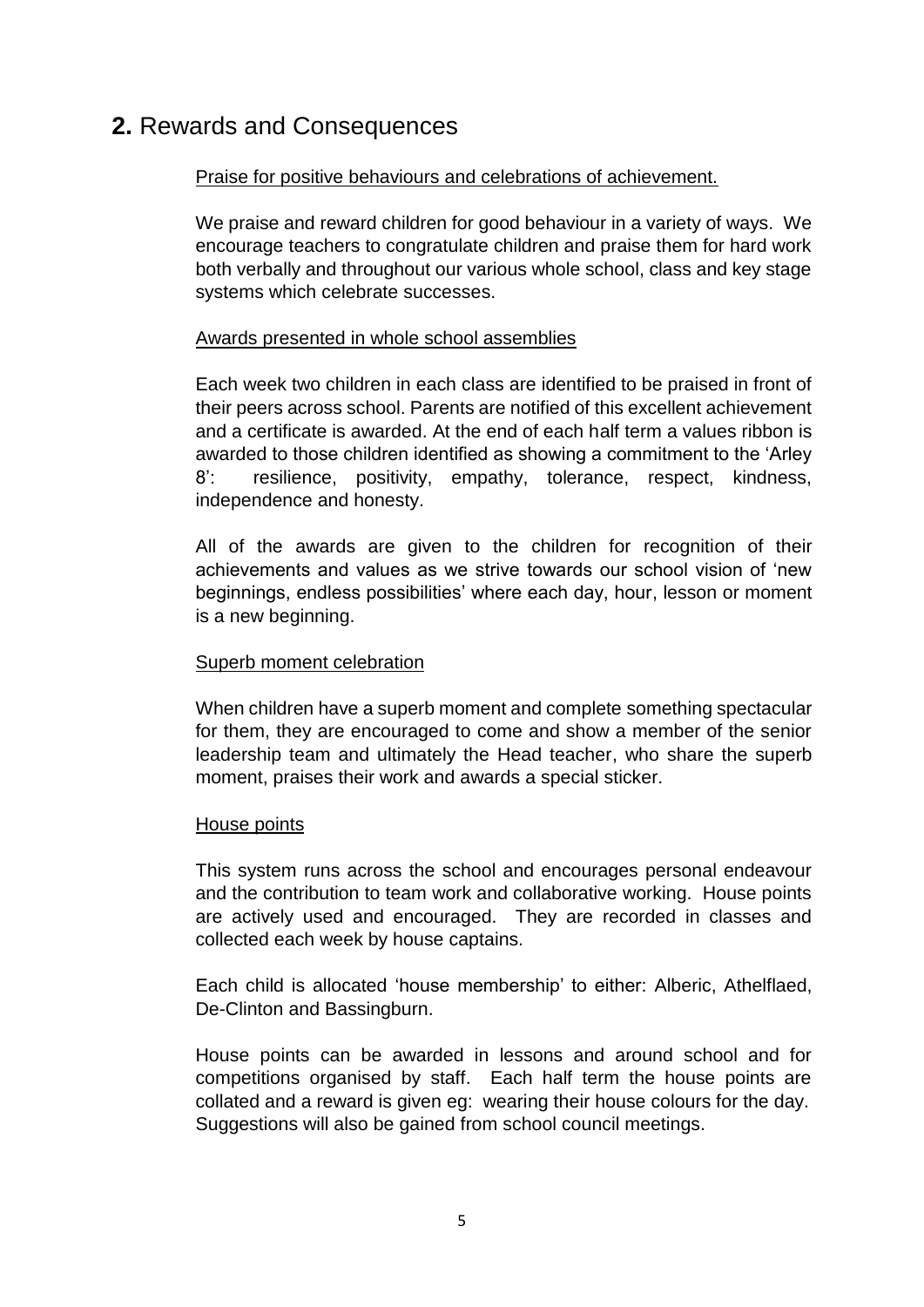#### **Expectations of acceptable behaviour**

Arley Primary School employs a number of consequences to ensure school rules are followed effectively, therefore promoting a safe and positive learning environment. In order to help us to achieve this, we use a zone board to clearly demonstrate to children where their choices may fall short of expectations and to encourage them to move towards the more positive zones by understanding and adjusting their behaviour.

- $\checkmark$  All pupil who are behaving in the expected manner are deemed to be in the green zone.
- $\checkmark$  Any pupil who chooses to fall short of these expectations is given a verbal warning.
- $\checkmark$  If the pupil continues to behave inappropriately after a warning they are given a second warning and moved to the orange zone and encouraged to think about their behaviour choices with a 5 minute time out.
- $\checkmark$  Continued poor behaviour in the same session will result in being moved to the red zone and a consequence involving losing some/all golden time to complete work or use the 'Behaviour Choices' poster as a handwriting exercise.

We use this principle during lessons, after school clubs and during lunch and break times. This system is not used to support non-completion of work unless this is specifically a behaviour choice.

#### **Consequences**



Some Children have specific personal strategies which should be adhered to at all times. See the Lead for SEND for this information.

The safety of the children is paramount in all situations. If a child's behaviour endangers the safety of others, the adult will act swiftly.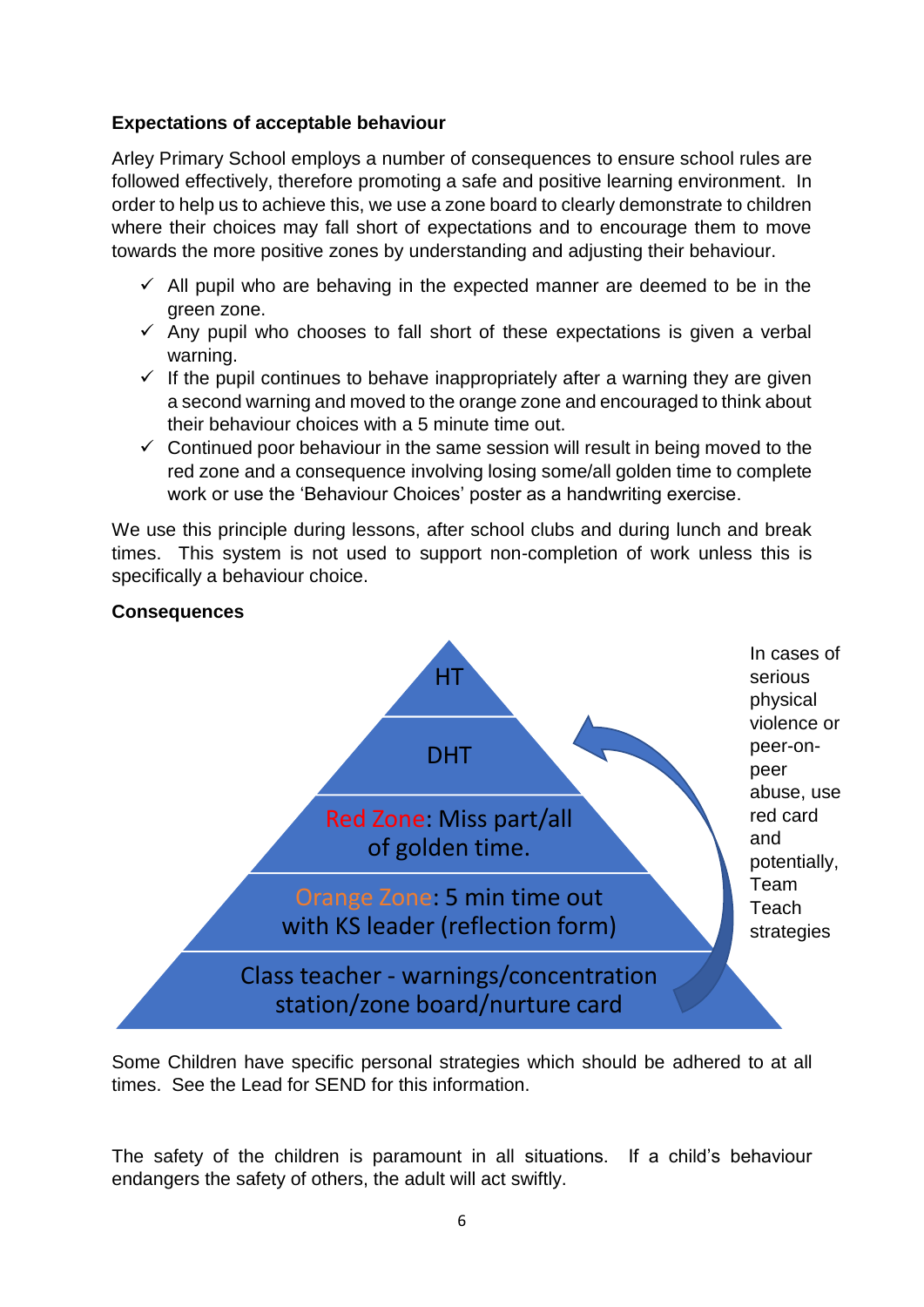If a child threatens, hurts or bullies another child, the adult records the incident and the child receives the appropriate consequence. If a child repeatedly acts in a way that disrupts or upsets others, the school contacts the child's parents and seeks an appointment in order to discuss the situation, with a view to improving the behaviour of the child.

With regards to bullying: the DfE (Department for Education) defined bullying in its 2017 key guidance document. Preventing and tackling Bullying as 'Behaviour by an individual or group, usually repeated over time, that intentionally hurts another individual or group physically or emotionally'. As a school, we do not label a child as a 'bully', but rather recognise the behaviour as 'bullying behaviour'. Bullying may be for a variety of reasons and the reasons may not be immediately obvious. It may be related to:

- Prejudice based and discriminatory bulling including that based on gender, race, ethnicity, religion or culture.
- Ability, Special Educational Needs or disability.
- Appearance or health
- Circumstances eg young carers, social background.
- Sexual orientation.
- Sexual harassment or sexism.

Bullying can take the form of:

- Physical (hitting, kicking, pinching, theft)
- Verbal (name calling, racist, sexist or homophobic remarks)
- Material (theft, extortion).
- Indirect (spreading rumours, tormenting text messages/e-mails, malicious use of social media).
- Social exclusion
- Cyberbullying

Bullying is behaviour that is meant to be hurtful, and which happens on a regular basis making it difficult for the person concerned to defend themselves. There is usually a power difference between the perpetrator and the victim. The school works hard to ensure that all pupils know the difference between bullying and 'falling out'. For a more extensive and detailed set of descriptors please see the 'Preventing and Tackling Bullying' document. Early signs of distress and things to look out for:

- Uncharacteristic changes in temperament
- Becoming uncharacteristically withdrawn
- Deterioration of work
- Spurious illness
- **•** Isolation
- Desire to remain with adults
- Attention seeking
- Frratic attendance
- General unhappiness/anxiety/fear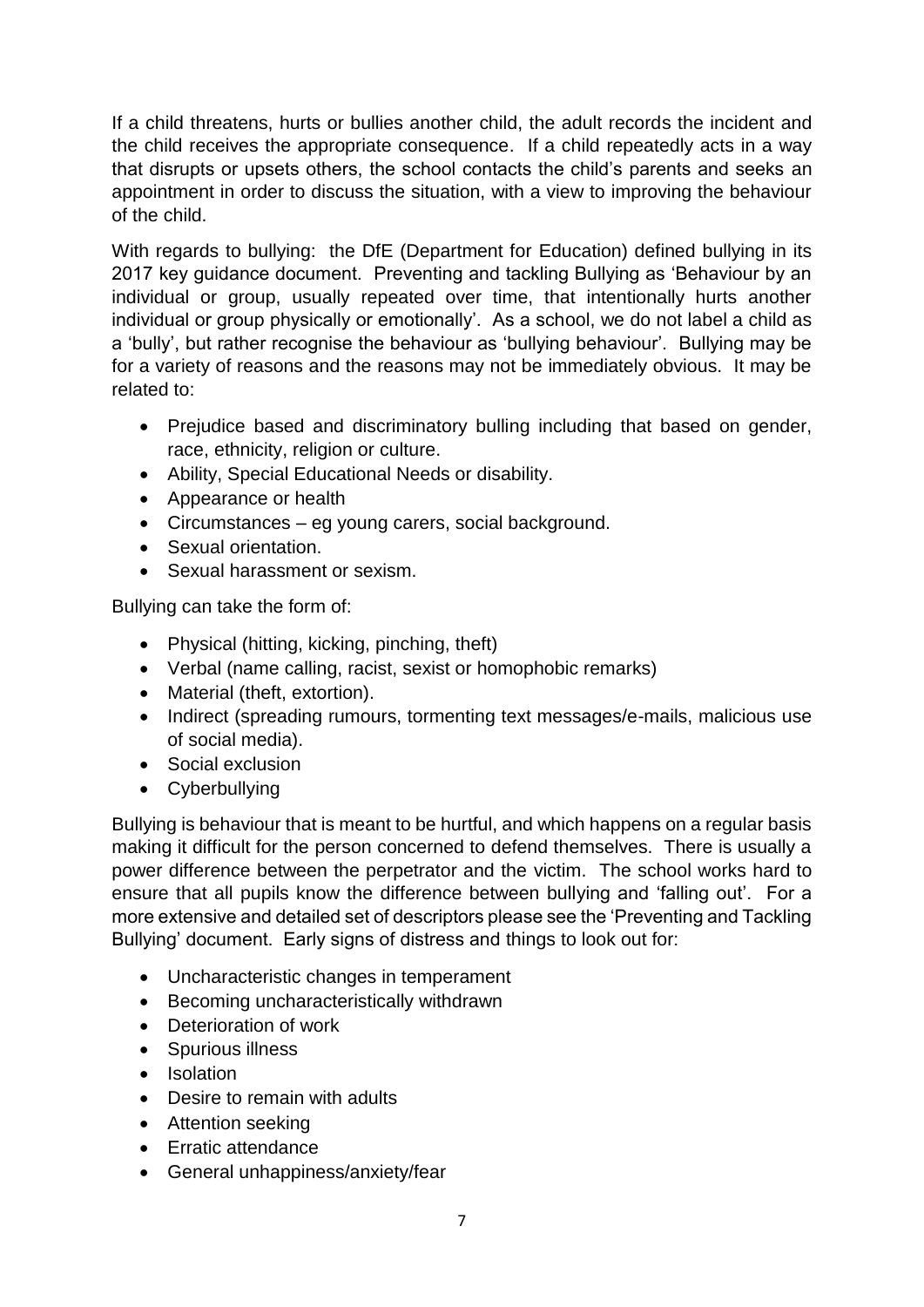- Uncharacteristic late arrival at school
- Uncharacteristic reluctance to attend school.

# **3.** The Role of Teaching and Support Staff

All members of staff are aware of the regulations regarding the use of force by teachers, as set out in Non Statutory Guidance 2007 relating to Section 93 of the Education and Inspections Act 2006, and the DfE's 'Use of Reasonable Force' (July 2013). Teachers in our school do not hit, push or slap children. Staff only intervene physically to restrain children to prevent injury to a child, or if a child is in danger of hurting him/herself, others or property or prejudice good order and discipline. The actions that we take are in line with government guidelines.

- Teachers and Teaching Assistants in our school have excellent classroom management skills and high expectations of the children with regard to behaviour, and they strive to ensure that all children work to the best of their ability.
- Teachers and Teaching Assistants treat all children in their classes with respect and understanding and act as positive role models at all times.
- The class teacher keeps a record of any serious incidents of unacceptable behaviour and this is referenced on 'class notes'. This is reviewed half-termly by the Family Support Worker and DHT. In the first instance, the class teacher deals with incidents, following the behaviour steps. However, if undesirable behaviour continues, or the behaviour is deemed serious, this can be escalated to a senior member of staff.
- In the event of a racist incident, a DSL must be informed and a green safeguarding form completed as this is a form of peer on peer abuse. This will also be reported to governors.
- In the event of an incident that has required physical intervention to ensure safety, a further record is kept using the Team Teach recording system. A number of staff are 'Team Teach' trained in school and are fully aware of the part they play to ensure safety.
- The class teacher liaises with the Family Support Worker and SLT to support and guide the progress of each child. This may also be discussed with the Local Authority SEMH team.
- Continued professional development is in place to support all members of staff in delivering the behaviour policy and consultation has taken place to ensure agreement and expectations of adults in school.
- Lunch time supervisors support this behaviour policy to ensure that our high expectations related to children's behaviour are adhered to.
- If disputes arise, all children involved will be given a chance to explain their case and will be encouraged and supported to find a solution.
- Lunch time supervisors inform class teachers if there have been any incidents of unacceptable behaviour at lunchtime, and how it has been dealt with using their record books.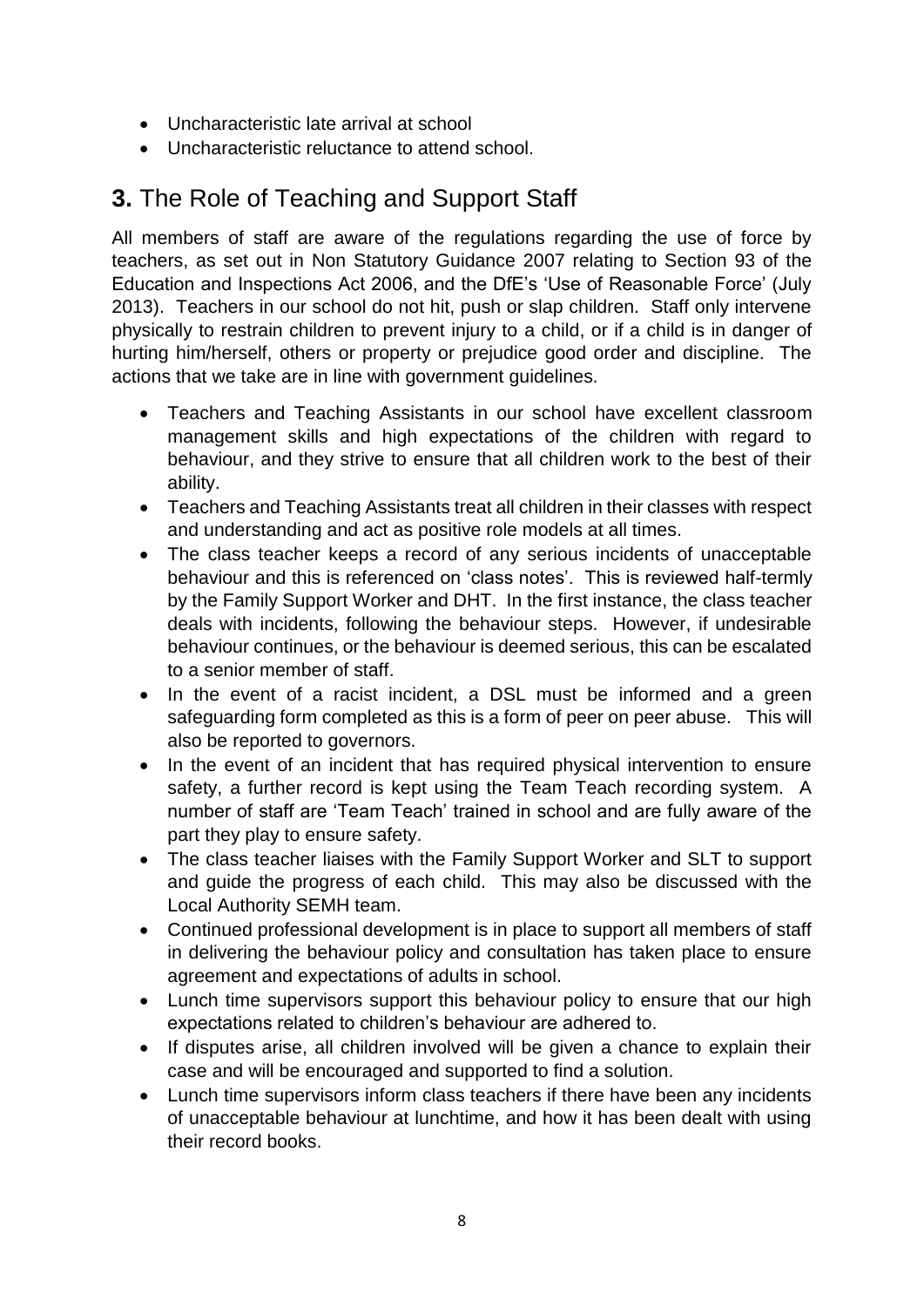- Children are provided with a variety of playground activities and equipment to reduce the risk of boredom which could lead to unacceptable behaviour.
- Lunch time supervisors are made aware of any children with behavioural needs. They support the class teacher with any specific behaviour management strategies, rewards and consequences that are appropriate.
- Our pastoral team will carry out high level monitoring for any children who display unacceptable behaviour.
- Leaders of clubs support this behaviour policy to ensure that our high expectations related to children's behaviour are adhered to. They inform school staff if there have been any incidents of unacceptable behaviour and how it has been dealt with. Serious and/or repeated incidents of unacceptable behaviour are recorded. If necessary, parents are contacted or club leaders may decide to remove the child from roll.

Arley Primary School is an anti-bullying school. All stakeholders follow this ethos and the systematic approaches used to tackle bullying in schools.

- Teachers use a range of methods such as PHSE, Jigsaw, circle time, art, drama and role play, alongside a curriculum of anti-bullying sessions and assemblies which help prevent bullying and establish a climate of trust and respect for all. They aim to help pupils understand the precise definition of bullying, to consider the feelings of all those involved in a bullying situation and to practise the restraint required to avoid lapsing into a bullying behaviour.
- All the staff in our school take all forms of bullying seriously, and seek to prevent it from taking place.
- Teachers keep records of all incidents that happen in their class and liaise directly with the Family Support Worker and SLT.
- The Head teacher is made aware of all incidents of bullying and once initial discussions have taken place with the children involved, we may then invite the children's parents into the school to discuss the situation.
- In more extreme cases, for example where these initial discussions have proven ineffective, the Head teacher may contact external support agencies.

# **4.** The role of the pupils

We have an expectation that children behave well, make sensible and responsible behaviour choices and show respect and thoughtfulness towards their peers and adults, both in and out of school.

 We develop the children's ability to manage their own behaviour by specific lessons within PHSE and through the whole curriculum and school day. We stress to children that they make behaviour choices. We teach that actions have consequences, explaining the rewards and consequences clearly, so that they are aware of the outcome of their chosen behaviour.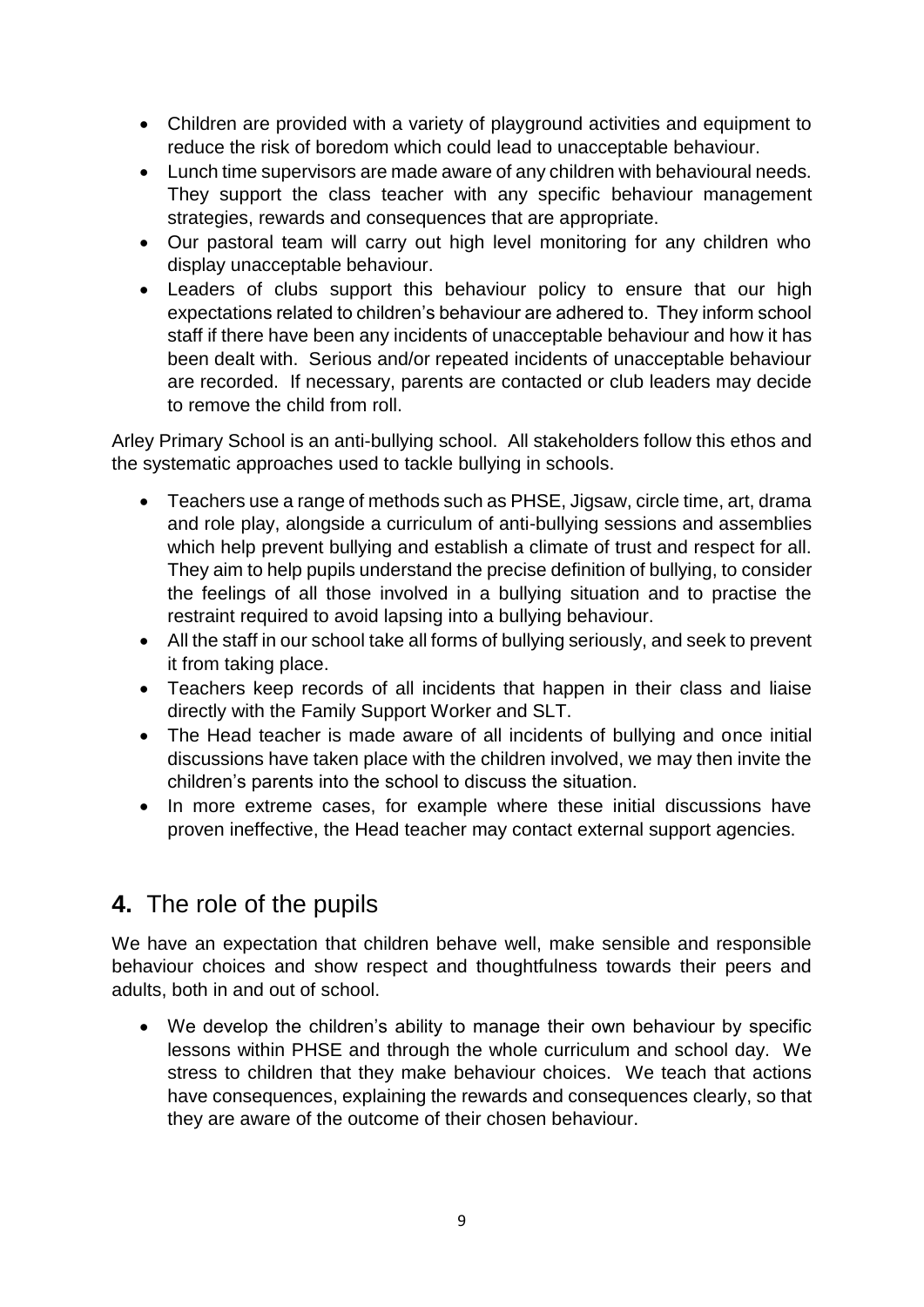- Through class discussion and School Council children have opportunities to improve the school and to influence decisions and rules and for their voice to be recognised.
- Children are encouraged to use their protective behaviours strategies to report any worries, concerns or incidents of bullying behaviour.

# **5.** The role of the Head teacher

It is the responsibility of the Head teacher, under the School Standards and Framework Act 1998, Section 61, to implement the school behaviour policy consistently throughout the school, and to report to governors when requested, on the effectiveness of the policy. It is also the responsibility of the Head teacher to ensure the health, safety and welfare of all children in the school.

- The Head teacher supports the staff by implementing the policy, by setting the standards of behaviour, and by supporting staff in their implementation of the policy.
- The Head teacher has the responsibility for giving fixed-term exclusions to individual children for serious acts of misbehaviour. For repeated or very serious acts of anti-social behaviour, the Head teacher may permanently exclude a child. These actions are taken only after the school governors have been notified and in accordance with government guidelines.

It is the responsibility of the Head teacher to implement the school anti-bullying strategy, and to ensure that all staff (both teaching and non-teaching) are aware of the school policy, and know how to identify and deal with incidents of bullying. The school work together to deal with allegations of bullying.

- The Head teacher ensures that all children know that bullying is wrong, and that it is unacceptable behaviour in our school. The Head teacher draws the attention of children to this fact at suitable moments. For example, if an incident occurs, the Head teacher may decide to use an assembly as the forum in which to discuss with other children why this behaviour is wrong.
- The Head teacher sets the school climate of mutual support and praise for success, so making bullying less likely. When children feel they are important and belong to a friendly and welcoming school, bullying is far less likely to be part of their behaviour.

## **6.** The role of the parent/carer

- We aim to build a supportive dialogue between home and school, and we inform parents if we have concerns about their child's welfare or behaviour.
- We explain the school values which have been devised through consultation and communication with all stakeholder and value parents support.
- Parents/carers should contact their child's class teacher if they have any concerns.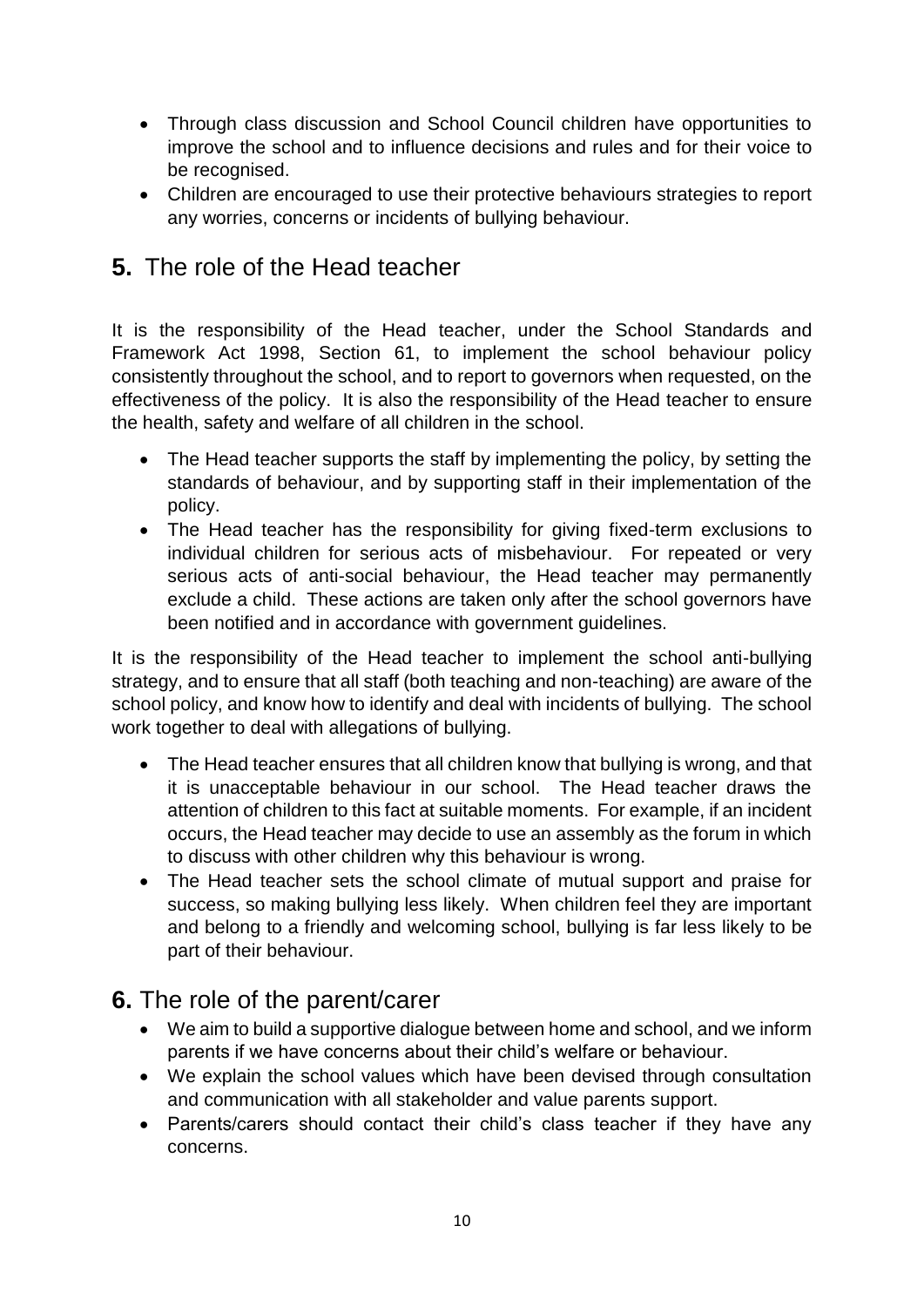#### **It is a statutory requirement that all schools have an anti-bullying policy. However, it is important that parents and schools work together to action this.**

- We advise that you do not inadvertently 'give permission' for bullying by making remarks such as, 'go and hit them back', 'boys will be boys', it's part of growing up', 'you must learn to look after yourself'.
- Parents should share any bullying concerns with school at the earlies opportunity. In the first instance approach the class teacher in order to discuss your concerns and possible ways forward. These will be followed through. Make an appointment to have a 'follow-up' meeting.
- Both the alleged bully and the recipient of bullying behaviour will be supported to eliminate such behaviours.
- If parents feel that the bullying behaviour is continuing the SLT will be involved (if they haven't already had an involvement).
- If parents/carers feel that the bulling behaviour is continuing despite these strategies being implemented, they should follow the complaints policy.

# **7.** The role of governors

The governing body has the responsibility of setting down these general guidelines on standards of discipline and behaviour, and of reviewing their effectiveness. The governors support the Head teacher in adhering to these guidelines.

The Head teacher has the day-to-day authority to implement the school's policy on behaviour and discipline, but governors may give advice to the Head teacher about particular disciplinary issues. The Head teacher must take this into account when making decisions about matters of behaviour.

The governing body supports the Head teacher in all attempts to eliminate bullying from our school. The governing body will not condone any bullying at all in school, and any incidents of bullying that do occur will be taken seriously, and dealt with appropriately.

### **8.** Fixed-term and permanent exclusions

We do not wish to exclude any child from school, but sometimes this may be necessary. The school has therefore adopted the standard national list of reasons for exclusion, and the standard guidance, 'Exclusion from maintained schools, Academies and pupil referral units in England (DfE 2017). We refer to this guidance in any decision to exclude a child from school.

Only the Head teacher has the power to exclude a child from school. The Head teacher may exclude a child for one or more fixed periods, for up to 45 days in any one school year. In extreme and exceptional circumstance, the Head teacher may exclude a child permanently.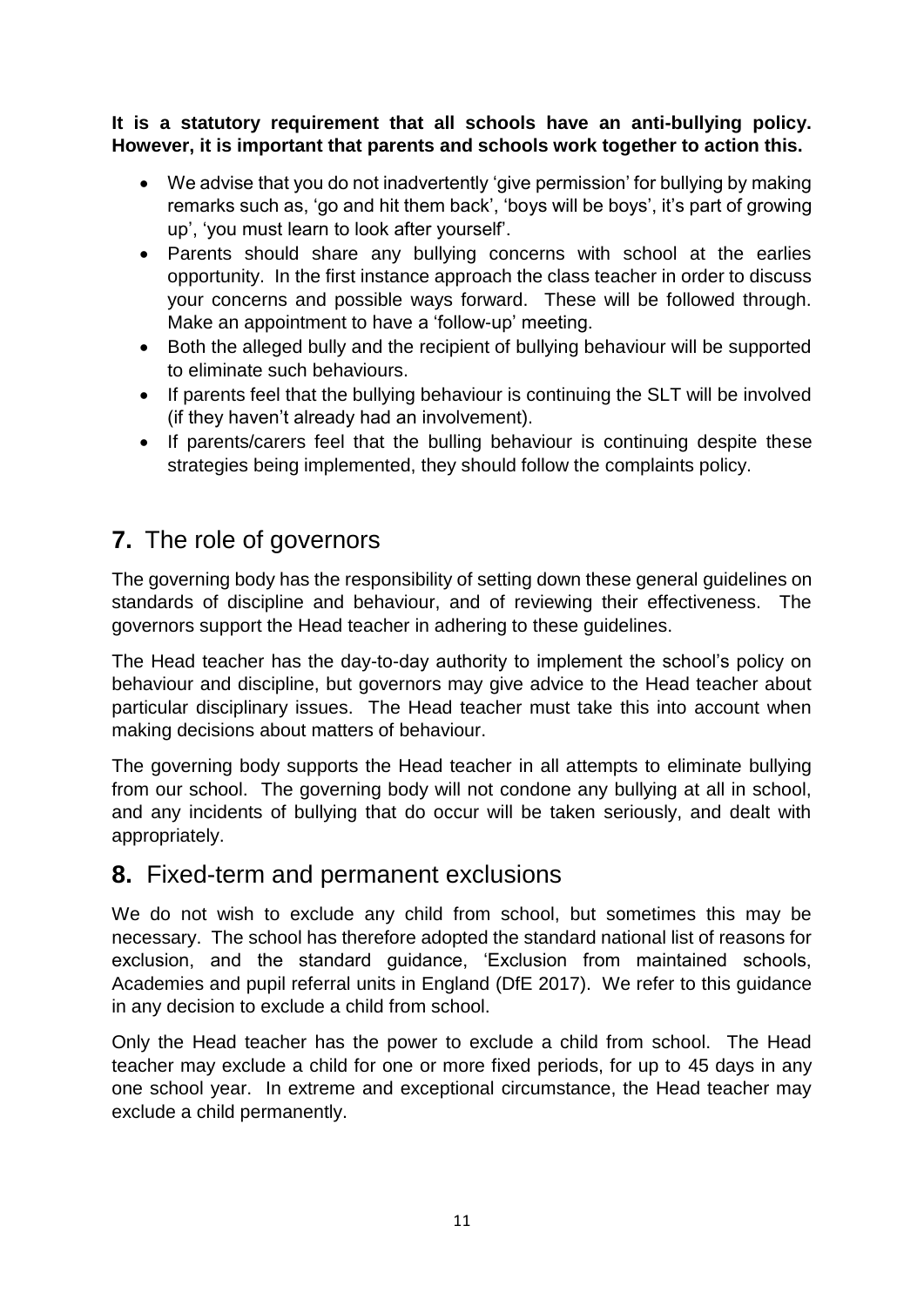If the Head teacher excludes a child, she/he informs the parents immediately, giving reasons for the exclusion. At the same time, the Head teacher makes it clear to the parents that they can, if they wish, appeal against the decision to the governing body. The school informs the parents how to make any such appeal.

The Head teacher informs the Local Authority and the governing body about any permanent exclusion, and about any fixed-term exclusions beyond the five days in any one term.

The governing body itself cannot either exclude a child or extend the exclusion period make by the Head teacher.

The governing body may delegate its functions with respect to the consideration of exclusion to a designated sub-committee consisting of at least 3 governors.

Please refer to Exclusion from Maintained Schools, Academies and referral units in England, September 2017.

### **9.** Allegations against a member of staff

All allegations should be reported immediately to the Head teacher using a 'yellow form', or in the case of the Head teacher being the subject of concern, the Chair of Governors. The Local Authority Designation Officer (LADO will also be informed for advice and monitoring of cases.)

Please see DfE guidance for further detail.

### **10.** Inclusion and Equal Opportunities.

The school has a legal duty under the Equality Act 2010 in respect of safeguarding all pupils and proving equal opportunities for pupils with Special Educational Needs and/or disabilities (SEND).

Each child is valued and respected regardless of ability, race, gender, religion, social background, culture or disability and is offered a child-centred curriculum, opportunities to develop to their full potential, the means to develop physically, intellectually, emotionally and socially and the change to develop good behaviour and responsible attitudes for life.

### **11.** Monitoring

The Head teacher and SLT monitor the effectiveness of this policy on a regular basis. This is also reported to the governing body in order to make recommendations for further improvements.

It is the responsibility of the governing body to monitor the rate of exclusions and to ensure that the school policy is administered fairly and consistently.

In order to prevent behaviours from escalating, professional external support will be requested where appropriate and the school has regular contact with a range of teams.